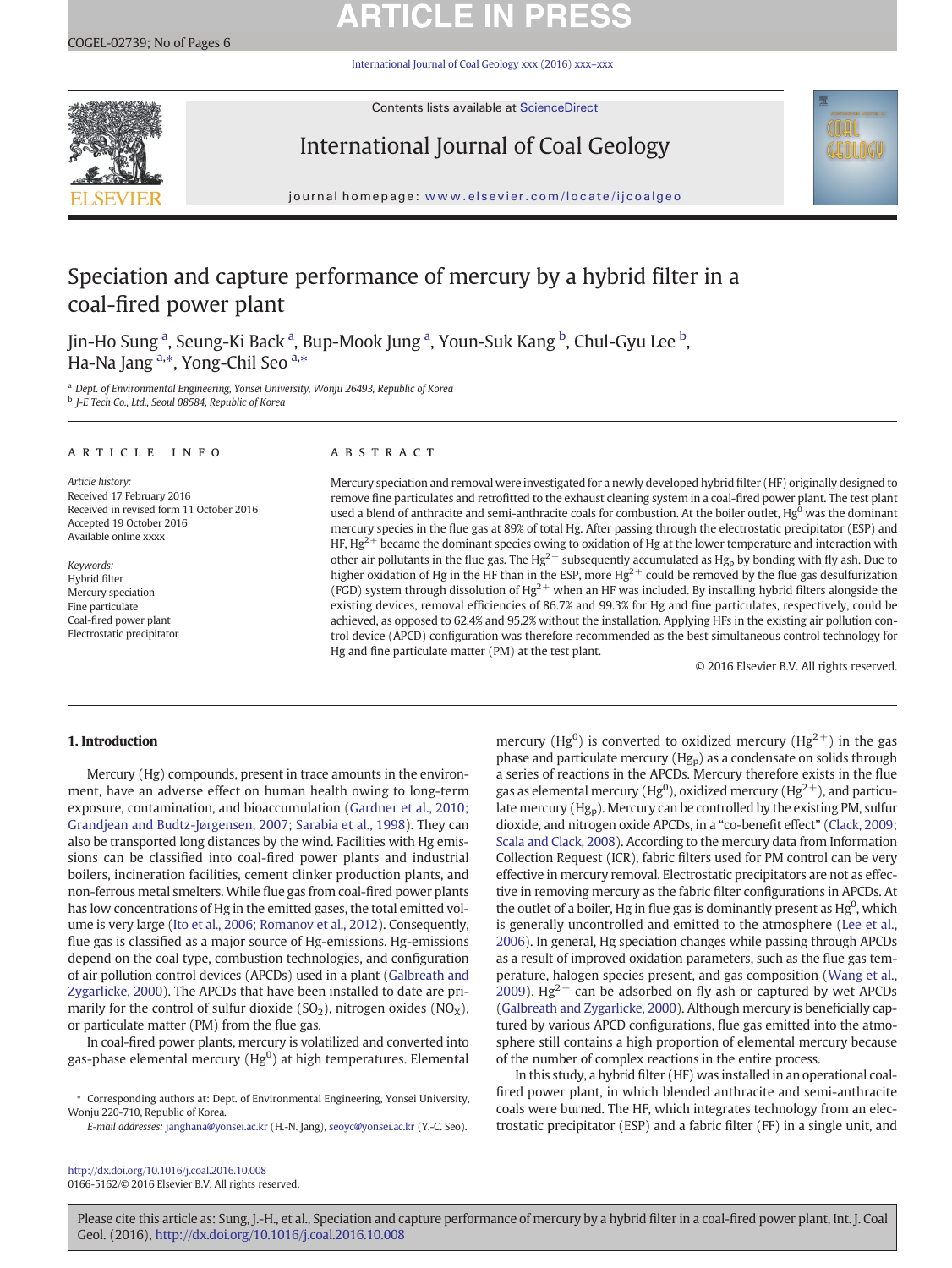which was originally investigated for the removal of fine particulates, was operated to investigate Hg speciation changes and removal. A chemical equilibrium and application (CEA) simulation was conducted to predict Hg speciation in the coal-fired power plant. Hg speciation and flue gas composition were investigated to analyze the effects of flue gas properties and APCD configuration on Hg removal. Based on the test results, the optimal APCD configuration was determined for achieving the best Hg removal efficiency at the test plant.

### 2. Experiment and method

#### 2.1. CEA simulation code

The behavior of Hg compounds can be predicted using the CEA simulation code, which uses a thermodynamic matrix to minimize Gibbs and Helmholtz free energies. The CEA is a program which calculates chemical equilibrium product concentrations from any set of reactants, and determines thermodynamic and transport properties for the product mixture. Built-in applications include calculation of theoretical combustion properties, and the program has a thermodynamic properties database for about 2000 chemicals. The CEA is used extensively in the fields of aerodynamics and thermodynamics ([Senior et al., 2000\)](#page--1-0).

#### 2.2. Test facility and sampling method

In the coal-fired power plant, blended anthracite (20%) and semianthracite (80%) coals were used as fuel for combustion. The basic properties of these coals are shown in Table 1.

The APCD configuration and locations of the sampling points in the 400 MW coal-fired power plant are shown in [Fig. 1.](#page--1-0) The main stream of flue gas passed through the existing APCDs, which consisted of an ESP and a FGD system, while 20% of the flue gas was taken out to pass through an HF for dust removal and Hg testing. The capacity of the HF was 240,000 m<sup>3</sup>/h, and it was installed between the ESP and the FGD systems. At the inlet of the ESP, the flue gas temperature was around 450 °C. After passing through the ESP, the flue gas temperature decreased to less than 150 °C. With the reduced temperature at the ESP outlet, heat damage to the filter bags in HF could be prevented. Hg speciation, dust concentrations, and gas compositions were sampled by the Ontario Hydro Method, a semi-auto-type dust sampling toolkit, and a gas analyzer (KINSCO Technology, Hymeth Plus Model, Republic of Korea). For the Hg compounds, the adsorbing solutions were analyzed by cold vapor atomic absorption spectrometry (Ohio Lumax company, Inc.,  $RA215 +$ , Russia).

## 2.3. Hybrid filter

As shown [Fig. 2](#page--1-0), the HF has an ESP and FF combined in a single chamber for simplification of the structure and minimization of installation area. In the HF chamber, a bag filter was installed between the dust collecting plates in front of the discharged electrodes. The HF was

#### Table 1

## Basic properties of coals.

| Method                   |                                             | Coal type combusted            |                                 | Unit                                    |
|--------------------------|---------------------------------------------|--------------------------------|---------------------------------|-----------------------------------------|
|                          |                                             |                                | Anthracite Semi-anthracite      |                                         |
| Calorific value analysis |                                             | 5209                           | 6469                            | kcal/kg<br>(dry basis)                  |
| Proximate analysis       | Moisture<br>Volatile<br>Fixed carbon<br>Ash | 2.74<br>5.44<br>58.27<br>33.55 | 2.15<br>16.76<br>60.61<br>20.48 | wt.% (dry basis)                        |
| Elemental analysis       | Carbon<br>Sulfur<br>Chlorine<br>Mercury     | 62.79<br>0.58<br>0.15<br>44.96 | 71.33<br>0.44<br>0.15<br>318.51 | wt.% (dry basis)<br>mg/kg<br>$\mu$ g/kg |

made up of 4 chambers with 120 bag filters. During the HF operation, 3 chambers were operated at same time and another chamber has cleaning time for maintaining pressure drop. PM capture by the HF goes through the following process: (1) combustion flue gas from the boiler is injected at the inlet of the HF; (2) fine PM is captured when the flue gas penetrates the dust collecting plate and discharge electrode; (3) once the PM enters the electrode field, it is negatively charged by high-energy electrons of the corona; (4) the PM is collected on oppositely charged plates; (5) excess PM in the flue gas is removed by the bag filters. Filter loading was reduced since over 90% of the charged dust was removed by the dust-collecting plate located between the filter bags. The dust-cake layer was removed by pulsed air and then collected on the plates. The dust cleaning cycle was set to perform when filter bags in HF reached a predetermined pressure. In this way, a pressure drop of less than 100 mm Aq was maintained for 1 year. Existing ESP has the disadvantage of momentary increments of dust-emission by rapping period. A major drawback of existing FFs is the damage that occurs to the filter bag owing to the pulsed jet of air. In contrast, the HF has a longer cleaning cycle than a FF, so that not only is it possible to reduce energy and maintenance costs, but removal of contaminants in flue gas by the dust-cake layer is also expected. One of the effective advantages is the ability to reduce fine particulates and gaseous pollutants, including mercury, simultaneously. Once the bulk of the PM was removed by the dust collecting plate in the HF, the PM flowing into the bag filter in the HF was much less than what would flow into an only FF. After the capture of PM on the plate, the pressure drop caused by the dust cake on the filter surface in the HF would be decreased. The removed PM, which was charged by an electrode corona in the HF, had a thicker porous than in the filter bags in the HF, causing a lower pressure drop for the HF. As the results indicate, the surface area of the dust cake would increase, thus increasing the co-capture efficiency of Hg and fine PM.

#### 3. Results and discussion

#### 3.1. Prediction of Hg behavior

[Fig. 3](#page--1-0) shows the CEA simulation results for the speciation behavior of gas-phase Hg with the given elemental composition (Table 1) of coal used in the coal-fired power plant. As shown in the figures,  $Hg^{2+}$  was converted to  $Hg^0$  at 700 K when the air ratio was 1.0. An excess air ratio of 1.2 was also simulated for the test facility. As the temperature increased to greater than 700 K at the boiler outlet, Hg speciation at this point was predicted to be dominated by  $Hg^{0}$ . However, since the flue gas temperature decreased while passing through an APCD such as the ESP, most of the  $Hg^0$  was oxidized through complex catalytic reactions between the fly ash and air pollutants such as NO,  $SO_2$ , and  $Cl_2$ [\(Pudasainee et al., 2012](#page--1-0)). The resulting  $Hg^{2+}$  adsorbed on the fly ash, where it could be controlled by the PM control devices [\(Lee et al.,](#page--1-0) [2013\)](#page--1-0), thus enhancing the capture efficiency of gas-phase Hg owing to a co-benefit effect of the existing APCDs. Based on these results, it was likely that Hg was oxidized while passing through the HF, and  $Hg^{2+}$ bonded to the PM by catalytic reactions in this temperature range. After that,  $Hg<sub>P</sub>$  could be captured by the HF.

#### 3.2. Hg speciation and flue gas composition

The concentrations of  $SO_2$ , NO, and Hg species in the APCDs are shown in [Table 2](#page--1-0).  $Hg<sup>0</sup>$  transformation affected its removal efficiency.  $Hg<sup>0</sup>$  oxidation led to an increase in total Hg removal efficiency in the wet-type APCDs. Also,  $Hg^{2+}$  was converted to the solid-phase  $Hg_p$ . Amounts of total Hg captured by adsorption of fly ash in the APCDs increased with decreases in temperature and the amount of carbon in fly ash ([Hower et al., 2010\)](#page--1-0). As a result, total Hg concentration gradually decreased as flue gas passed through the APCDs. In the test facility, total Hg concentrations at the boiler outlet and stack were reduced from 7.43

Please cite this article as: Sung, J.-H., et al., Speciation and capture performance of mercury by a hybrid filter in a coal-fired power plant, Int. J. Coal Geol. (2016), <http://dx.doi.org/10.1016/j.coal.2016.10.008>